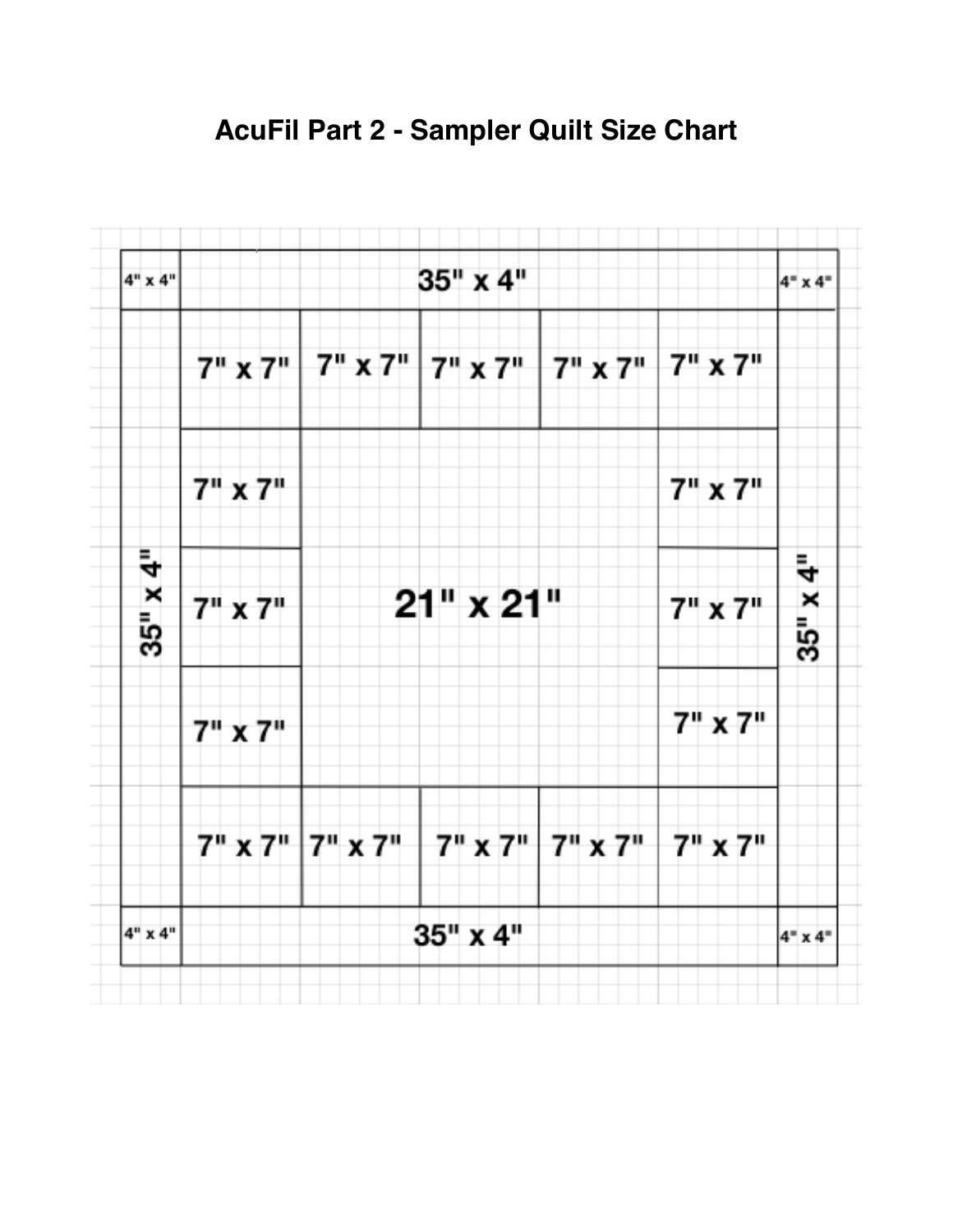## **AcuFil Part 2 - Sampler Quilt Stitching Order**

|  | н                    | G |    | F | E                       | Α |    | в | C | D  |  |
|--|----------------------|---|----|---|-------------------------|---|----|---|---|----|--|
|  | 25<br>19<br>12<br>20 |   | 18 |   | 11                      |   | 17 |   |   | 24 |  |
|  |                      |   | 6  |   | 4                       |   | 5  |   |   | 16 |  |
|  |                      |   | 3  |   | 1                       |   | 2  |   |   | 13 |  |
|  |                      |   | 9  |   | $\overline{\mathbf{r}}$ |   | 8  |   |   | 15 |  |
|  | 22                   |   | 21 |   | 10                      |   | 14 |   |   | 23 |  |
|  |                      |   |    |   |                         |   |    |   |   |    |  |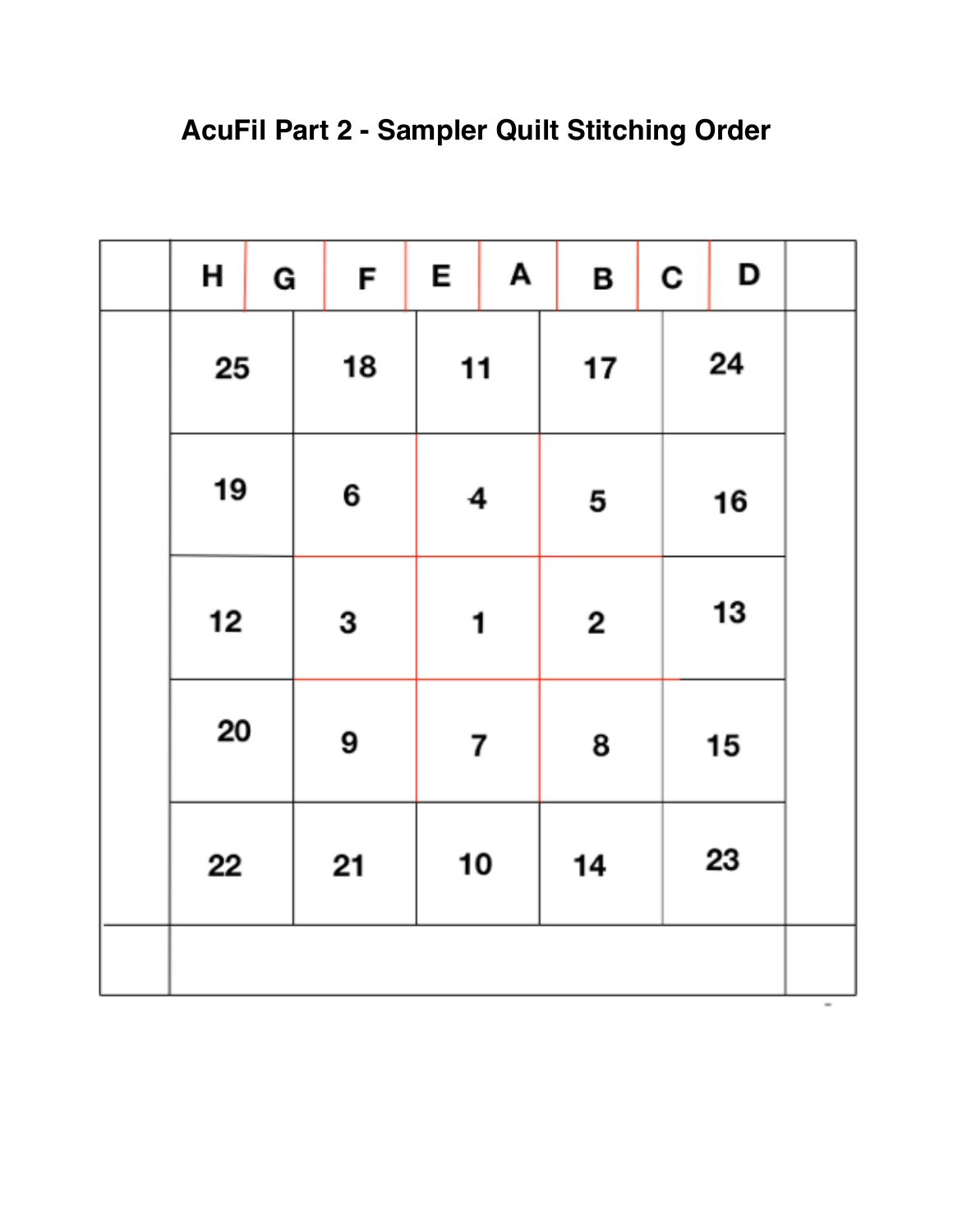## **AcuFil Part 2 - Sampler Quilt Supply List**

- 1yd of two different fabrics or scraps to fit the individual dimensions.
- $\Box$  45 inch square of batting
- □ 45 inch square of backing
- $10''$  x 40" of fabric for binding.
- Quilting thread (at least 500 yds)
- Bobbin thread at least three bobbins depending on the thread weight. (bottom line is 60 wt)
- **Printed templates for quilt patterns**
- $\Box$  Double stick tape
- $\Box$  Fabric marking pen (Frixion)
- Optional: 10" wide strips of fabric for extensions or
- 5" strips of medium weight tear away stabilizer
- $\Box$  2" wide painters tape.
- **Purple tip Janome needle**
- Straight stitch plate
- $\Box$  Extension table.
- **n** Water soluble thread
- Water soluble stabilizer 2" by 5 yds (Does not need to be one length)
- Quilt binder set. Optional 15 mm attachment. Narrow Dual Feed foot.